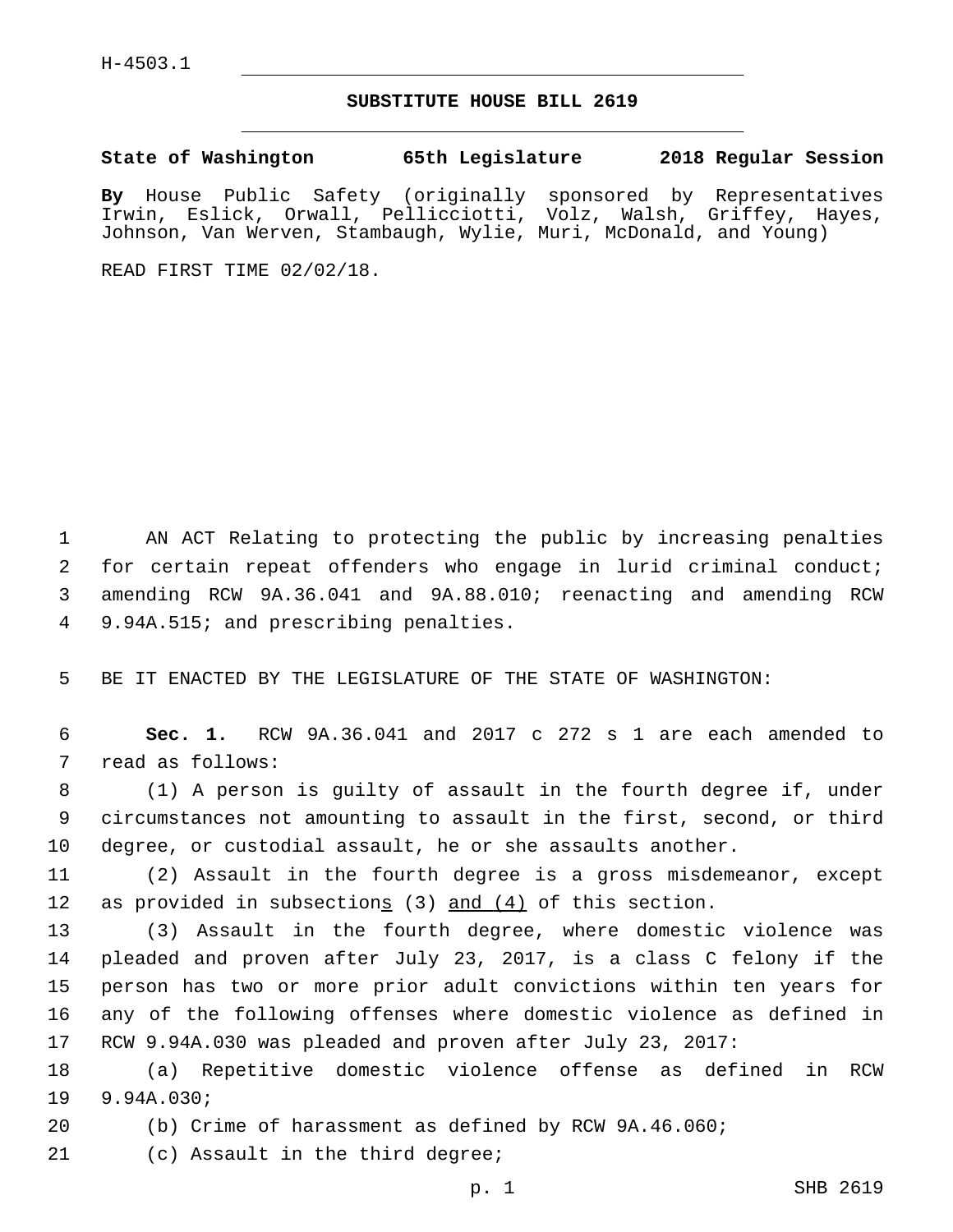1 (d) Assault in the second degree;

(e) Assault in the first degree; or2

(f) An out-of-state comparable offense.3

 (4) Assault in the fourth degree, where sexual motivation was pleaded and proven after the effective date of this section, is a class C felony if the person has two or more prior adult convictions within ten years for any of the following offenses where sexual motivation was pleaded and proven:

(a) Assault in the fourth degree;

10 (b) Assault in the third degree;

(c) Assault in the second degree;

12 (d) Assault in the first degree;

 (e) A municipal offense comparable to an offense under (a) 14 through (d) of this subsection; or

 (f) An out-of-state offense comparable to an offense under (a) through (d) of this subsection.

 (5) For purposes of subsection (3) of this section, family or household members means spouses, domestic partners, former spouses, former domestic partners, persons who have a child in common regardless of whether they have been married or have lived together at any time, persons sixteen years of age or older who are presently residing together or who have resided together in the past and who have or have had a dating relationship, and persons sixteen years of age or older with whom a person sixteen years of age or older has or 25 has had a dating relationship.

 **Sec. 2.** RCW 9A.88.010 and 2003 c 53 s 92 are each amended to 27 read as follows:

 (1) A person is guilty of indecent exposure if he or she intentionally makes any open and obscene exposure of his or her person or the person of another knowing that such conduct is likely to cause reasonable affront or alarm. The act of breastfeeding or 32 expressing breast milk is not indecent exposure.

 (2)(a) Except as provided in (b) and (c) of this subsection, 34 indecent exposure is a misdemeanor.

 (b) Indecent exposure is a gross misdemeanor on the first offense if the person exposes himself or herself to a person under the age of 37 fourteen years.

 (c) Indecent exposure is a class C felony if the person exposes himself or herself to a person under the age of fourteen years and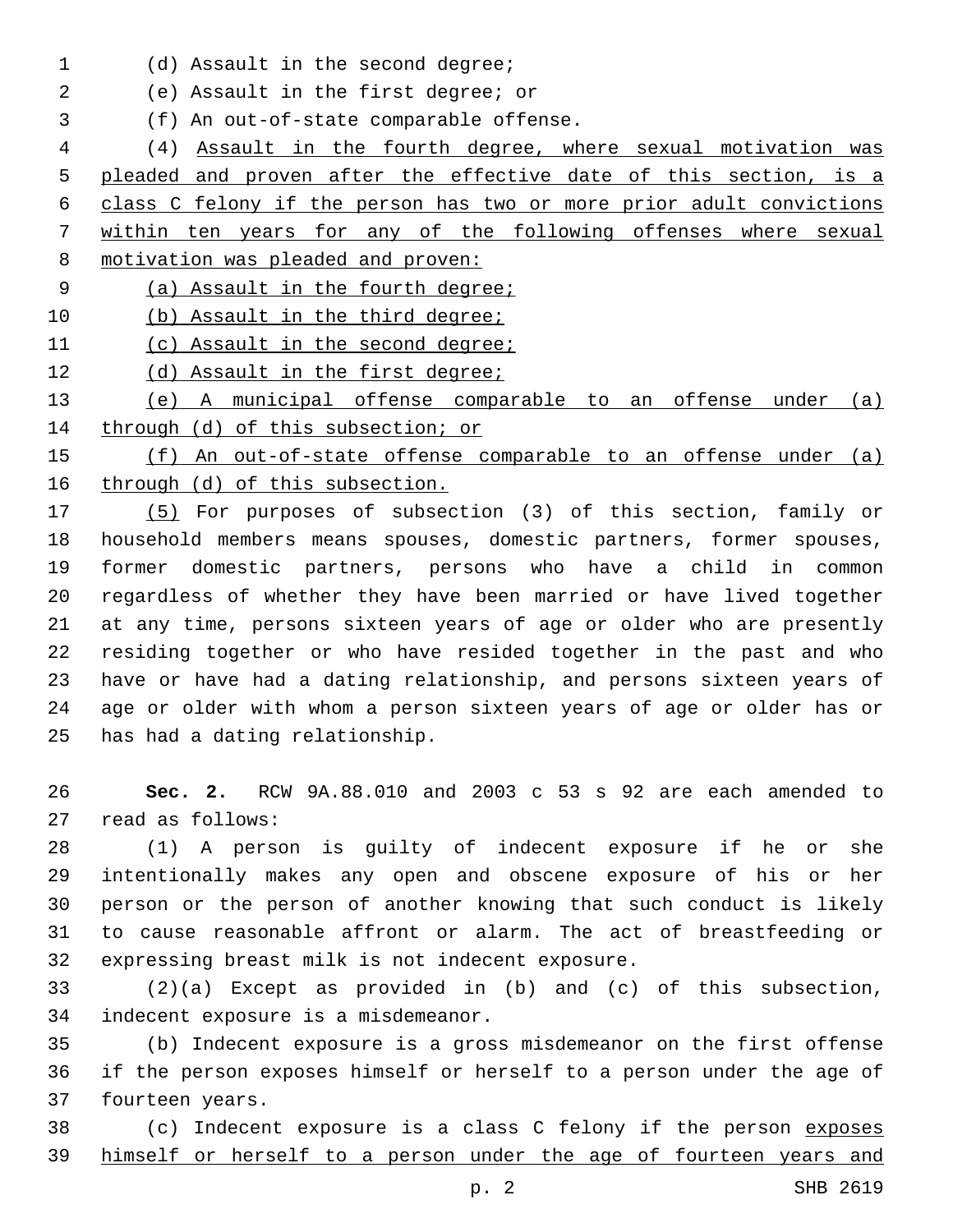1 has previously been convicted under this section  $((\theta \hat{r}))$  of a sex offense as defined in RCW 9.94A.030, or of a municipal offense or out-of-state offense comparable to indecent exposure under this section or a sex offense as defined in RCW 9.94A.030.

 (d) Indecent exposure is a class C felony if the person exposes himself or herself to a person under circumstances otherwise not provided under (c) of this subsection and has previously been convicted under this section, of a sex offense as defined in RCW 9.94A.030, or of a municipal offense or out-of-state offense comparable to indecent exposure under this section or a sex offense 11 as defined in RCW 9.94A.030.

 **Sec. 3.** RCW 9.94A.515 and 2017 c 335 s 4, 2017 c 292 s 3, 2017 c 272 s 10, and 2017 c 266 s 8 are each reenacted and amended to read 14 as follows:

| 15               | TABLE 2                               |
|------------------|---------------------------------------|
| 16               | CRIMES INCLUDED WITHIN EACH           |
| 17               | SERIOUSNESS LEVEL                     |
| 18<br><b>XVI</b> | Aggravated Murder 1 (RCW 10.95.020)   |
| 19<br>XV         | Homicide by abuse (RCW 9A.32.055)     |
| 20               | Malicious explosion 1 (RCW            |
| 21               | 70.74.280(1)                          |
| 22               | Murder 1 (RCW 9A.32.030)              |
| 23<br><b>XIV</b> | Murder 2 (RCW 9A.32.050)              |
| 24               | Trafficking 1 (RCW 9A.40.100(1))      |
| 25<br>XIII       | Malicious explosion 2 (RCW            |
| 26               | 70.74.280(2)                          |
| 27               | Malicious placement of an explosive 1 |
| 28               | (RCW 70.74.270(1))                    |
| 29<br>XII        | Assault 1 (RCW 9A.36.011)             |
| 30               | Assault of a Child 1 (RCW 9A.36.120)  |
| 31               | Malicious placement of an imitation   |
| 32               | device 1 (RCW 70.74.272(1)(a))        |
| 33               | Promoting Commercial Sexual Abuse of  |
| 34               | a Minor (RCW 9.68A.101)               |
| 35               | Rape 1 (RCW 9A.44.040)                |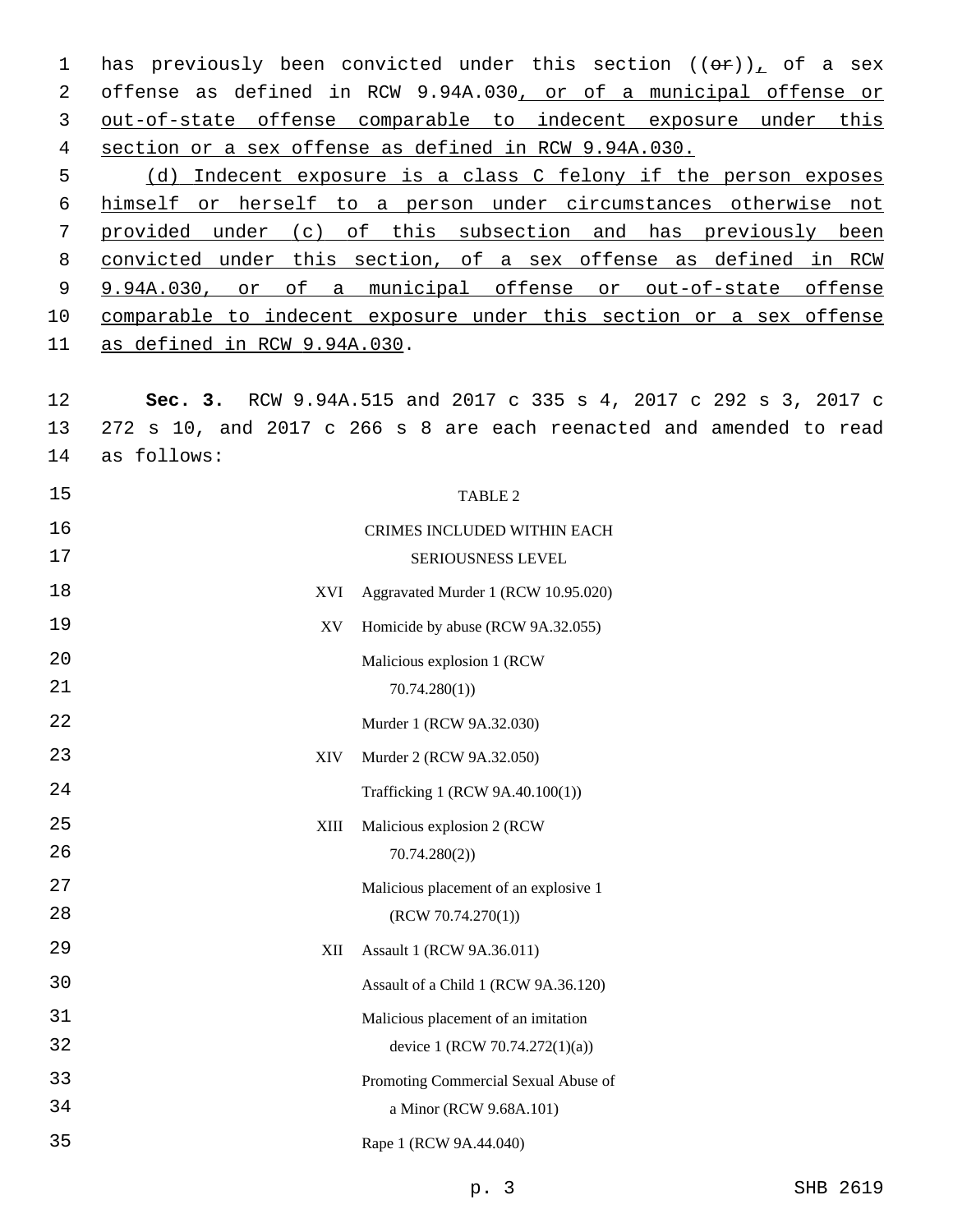| 1           |    | Rape of a Child 1 (RCW 9A.44.073)                                                                         |
|-------------|----|-----------------------------------------------------------------------------------------------------------|
| 2           |    | Trafficking 2 (RCW 9A.40.100(3))                                                                          |
| 3           | ΧI | Manslaughter 1 (RCW 9A.32.060)                                                                            |
| 4           |    | Rape 2 (RCW 9A.44.050)                                                                                    |
| 5           |    | Rape of a Child 2 (RCW 9A.44.076)                                                                         |
| 6<br>7<br>8 |    | Vehicular Homicide, by being under the<br>influence of intoxicating liquor or<br>any drug (RCW 46.61.520) |
| 9           |    | Vehicular Homicide, by the operation of                                                                   |
| 10<br>11    |    | any vehicle in a reckless manner<br>(RCW 46.61.520)                                                       |
| 12          | X  | Child Molestation 1 (RCW 9A.44.083)                                                                       |
| 13<br>14    |    | Criminal Mistreatment 1 (RCW<br>9A.42.020)                                                                |
| 15          |    | Indecent Liberties (with forcible                                                                         |
| 16          |    | compulsion) (RCW                                                                                          |
| 17          |    | 9A.44.100(1)(a)                                                                                           |
| 18          |    | Kidnapping 1 (RCW 9A.40.020)                                                                              |
| 19          |    | Leading Organized Crime (RCW                                                                              |
| 20          |    | 9A.82.060(1)(a)                                                                                           |
| 21          |    | Malicious explosion 3 (RCW                                                                                |
| 22          |    | 70.74.280(3)                                                                                              |
| 23          |    | <b>Sexually Violent Predator Escape (RCW</b>                                                              |
| 24          |    | 9A.76.115)                                                                                                |
| 25<br>26    | IX | Abandonment of Dependent Person 1                                                                         |
| 27          |    | (RCW 9A.42.060)                                                                                           |
|             |    | Assault of a Child 2 (RCW 9A.36.130)                                                                      |
| 28<br>29    |    | Explosive devices prohibited (RCW<br>70.74.180)                                                           |
| 30          |    | Hit and Run-Death (RCW                                                                                    |
| 31          |    | 46.52.020(4)(a)                                                                                           |
| 32          |    | Homicide by Watercraft, by being under                                                                    |
| 33          |    | the influence of intoxicating liquor                                                                      |
| 34          |    | or any drug (RCW 79A.60.050)                                                                              |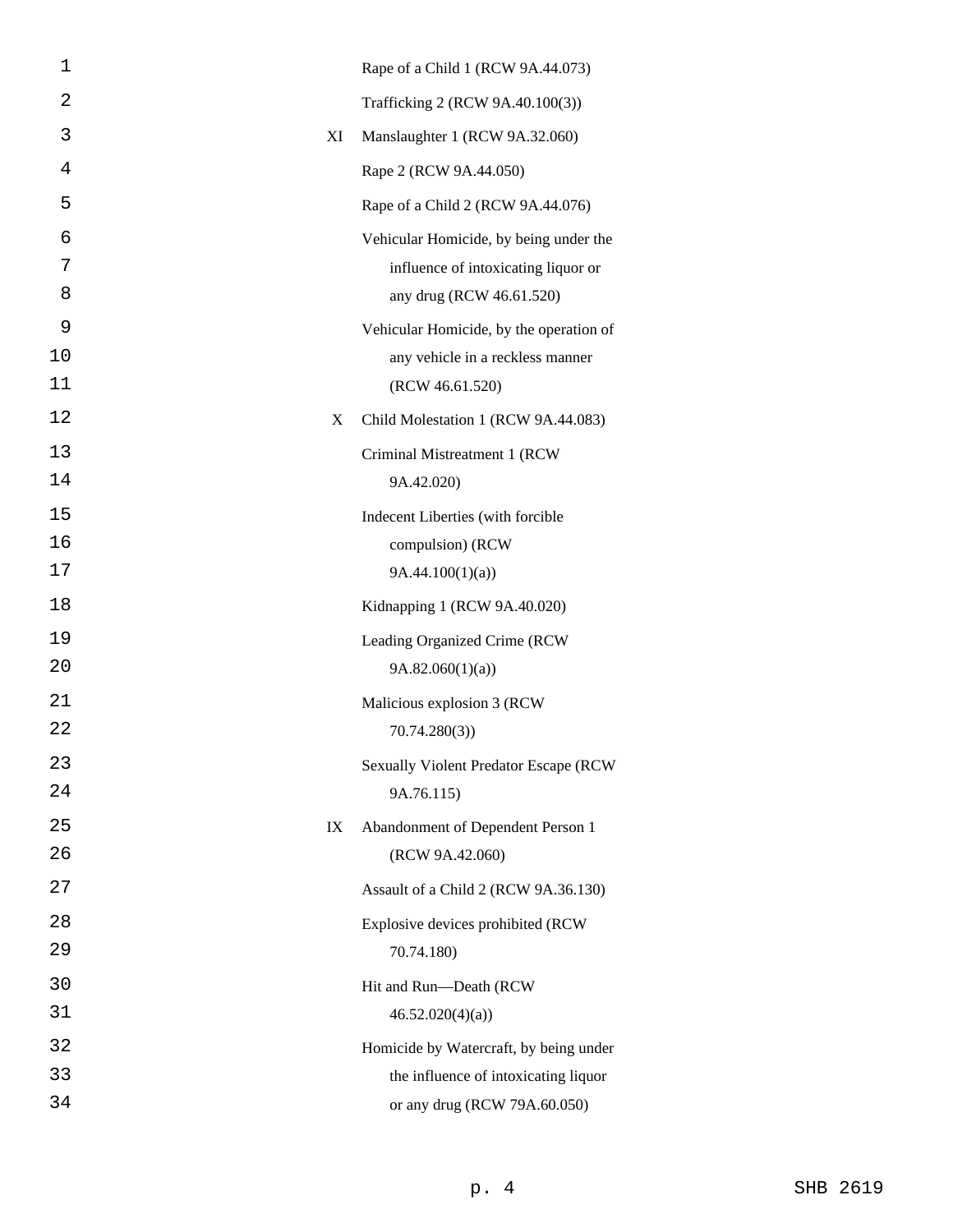| 1         |             | Inciting Criminal Profiteering (RCW)   |
|-----------|-------------|----------------------------------------|
| 2         |             | 9A.82.060(1)(b)                        |
| 3         |             | Malicious placement of an explosive 2  |
| 4         |             | (RCW 70.74.270(2))                     |
| 5         |             | Robbery 1 (RCW 9A.56.200)              |
| 6         |             | Sexual Exploitation (RCW 9.68A.040)    |
| 7         | <b>VIII</b> | Arson 1 (RCW 9A.48.020)                |
| 8         |             | Commercial Sexual Abuse of a Minor     |
| 9         |             | (RCW 9.68A.100)                        |
| 10        |             | Homicide by Watercraft, by the         |
| 11        |             | operation of any vessel in a reckless  |
| 12        |             | manner (RCW 79A.60.050)                |
| 13        |             | Manslaughter 2 (RCW 9A.32.070)         |
| 14        |             | Promoting Prostitution 1 (RCW          |
| 15        |             | 9A.88.070)                             |
| 16        |             | Theft of Ammonia (RCW 69.55.010)       |
| 17<br>VII |             | Air bag diagnostic systems (causing    |
| 18        |             | bodily injury or death) (RCW           |
| 19        |             | 46.37.660(2)(b)                        |
| 20        |             | Air bag replacement requirements       |
| 21        |             | (causing bodily injury or death)       |
| 22        |             | (RCW 46.37.660(1)(b))                  |
| 23        |             | Burglary 1 (RCW 9A.52.020)             |
| 24        |             | Child Molestation 2 (RCW 9A.44.086)    |
| 25        |             | Civil Disorder Training (RCW           |
| 26        |             | 9A.48.120)                             |
| 27        |             | Dealing in depictions of minor engaged |
| 28        |             | in sexually explicit conduct 1         |
| 29        |             | (RCW 9.68A.050(1))                     |
| 30        |             | Drive-by Shooting (RCW 9A.36.045)      |
| 31        |             | Homicide by Watercraft, by disregard   |
| 32        |             | for the safety of others (RCW          |
| 33        |             | 79A.60.050)                            |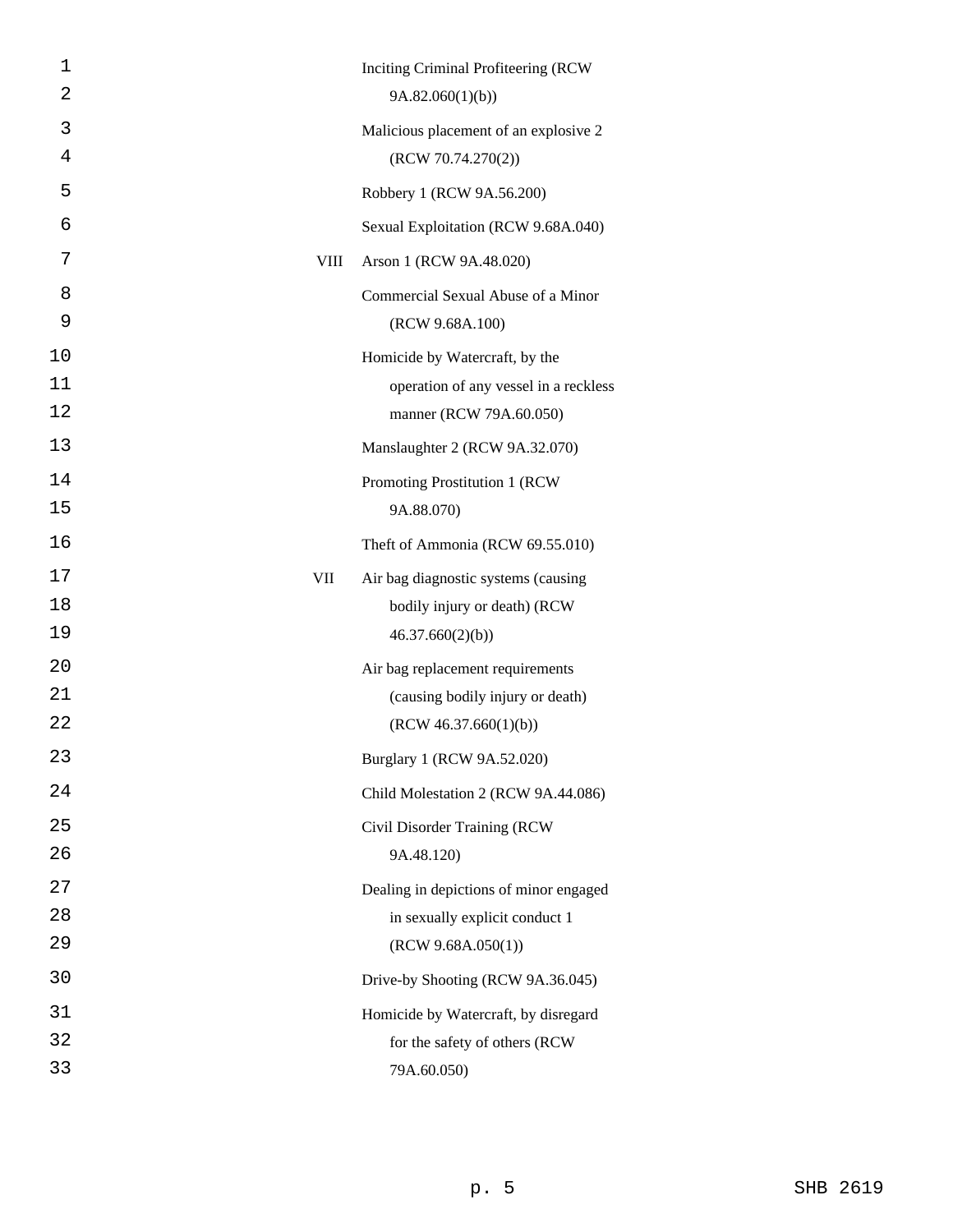| $\mathbf 1$ | Indecent Liberties (without forcible                   |
|-------------|--------------------------------------------------------|
| 2           | compulsion) (RCW 9A.44.100(1)                          |
| 3           | $(b)$ and $(c)$ )                                      |
| 4           | Introducing Contraband 1 (RCW                          |
| 5           | 9A.76.140)                                             |
| 6           | Malicious placement of an explosive 3                  |
| 7           | (RCW 70.74.270(3))                                     |
| 8           | Manufacture or import counterfeit,                     |
| 9           | nonfunctional, damaged, or                             |
| 10          | previously deployed air bag                            |
| 11          | (causing bodily injury or death)                       |
| 12          | (RCW 46.37.650(1)(b))                                  |
| 13          | Negligently Causing Death By Use of a                  |
| 14          | <b>Signal Preemption Device (RCW</b>                   |
| 15          | 46.37.675)                                             |
| 16          | $((\text{Sale}$ [of]) $)\$ Sell, install, or reinstall |
| 17          | counterfeit, nonfunctional,                            |
| 18          | damaged, or previously deployed                        |
| 19          | airbag (RCW 46.37.650(2)(b))                           |
| 20          | Sending, bringing into state depictions                |
| 21          | of minor engaged in sexually                           |
| 22          | explicit conduct 1 (RCW                                |
| 23          | 9.68A.060(1)                                           |
| 24          | Unlawful Possession of a Firearm in the                |
| 25          | first degree (RCW $9.41.040(1)$ )                      |
| 26          | Use of a Machine Gun in Commission                     |
| 27          | of a Felony (RCW 9.41.225)                             |
| 28          | Vehicular Homicide, by disregard for                   |
| 29          | the safety of others (RCW                              |
| 30          | 46.61.520                                              |
| 31<br>VI    | Bail Jumping with Murder 1 (RCW                        |
| 32          | 9A.76.170(3)(a)                                        |
| 33          | Bribery (RCW 9A.68.010)                                |
| 34          | Incest 1 (RCW $9A.64.020(1)$ )                         |
| 35          | Intimidating a Judge (RCW 9A.72.160)                   |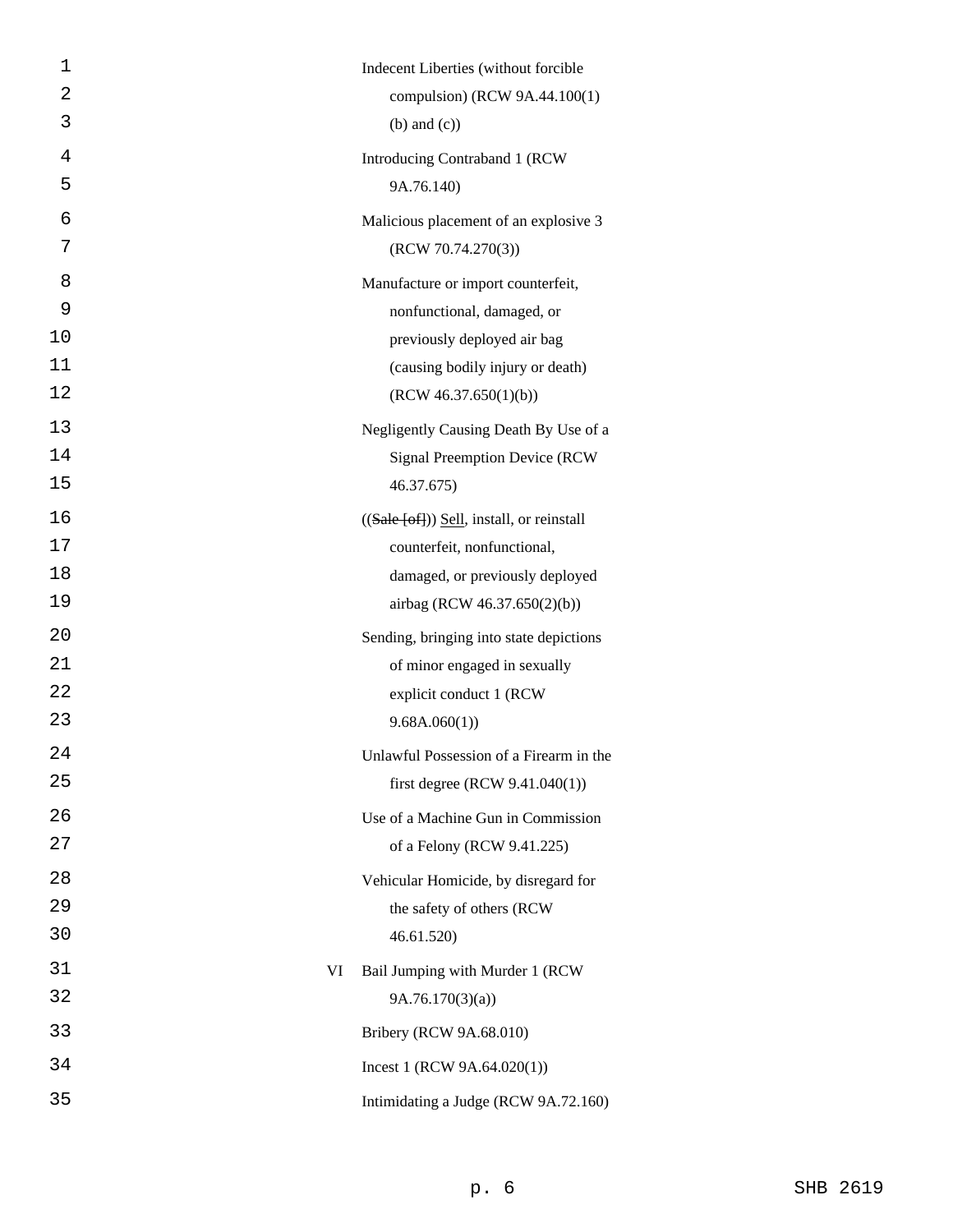| 1  |   | Intimidating a Juror/Witness (RCW    |
|----|---|--------------------------------------|
| 2  |   | 9A.72.110, 9A.72.130)                |
| 3  |   | Malicious placement of an imitation  |
| 4  |   | device 2 (RCW 70.74.272(1)(b))       |
| 5  |   | Possession of Depictions of a Minor  |
| 6  |   | <b>Engaged in Sexually Explicit</b>  |
| 7  |   | Conduct 1 (RCW 9.68A.070(1))         |
| 8  |   | Rape of a Child 3 (RCW 9A.44.079)    |
| 9  |   | Theft of a Firearm (RCW 9A.56.300)   |
| 10 |   | Theft from a Vulnerable Adult 1 (RCW |
| 11 |   | 9A.56.400(1)                         |
| 12 |   | Unlawful Storage of Ammonia (RCW     |
| 13 |   | 69.55.020)                           |
| 14 | V | Abandonment of Dependent Person 2    |
| 15 |   | (RCW 9A.42.070)                      |
| 16 |   | Advancing money or property for      |
| 17 |   | extortionate extension of credit     |
| 18 |   | (RCW 9A.82.030)                      |
| 19 |   | Air bag diagnostic systems (RCW      |
| 20 |   | 46.37.660(2)(c)                      |
| 21 |   | Air bag replacement requirements     |
| 22 |   | (RCW 46.37.660(1)(c))                |
| 23 |   | Bail Jumping with class A Felony     |
| 24 |   | (RCW 9A.76.170(3)(b))                |
| 25 |   | Child Molestation 3 (RCW 9A.44.089)  |
| 26 |   | Criminal Mistreatment 2 (RCW         |
| 27 |   | 9A.42.030)                           |
| 28 |   | Custodial Sexual Misconduct 1 (RCW   |
| 29 |   | 9A.44.160)                           |
| 30 |   | Dealing in Depictions of Minor       |
| 31 |   | <b>Engaged in Sexually Explicit</b>  |
| 32 |   | Conduct 2 (RCW 9.68A.050(2))         |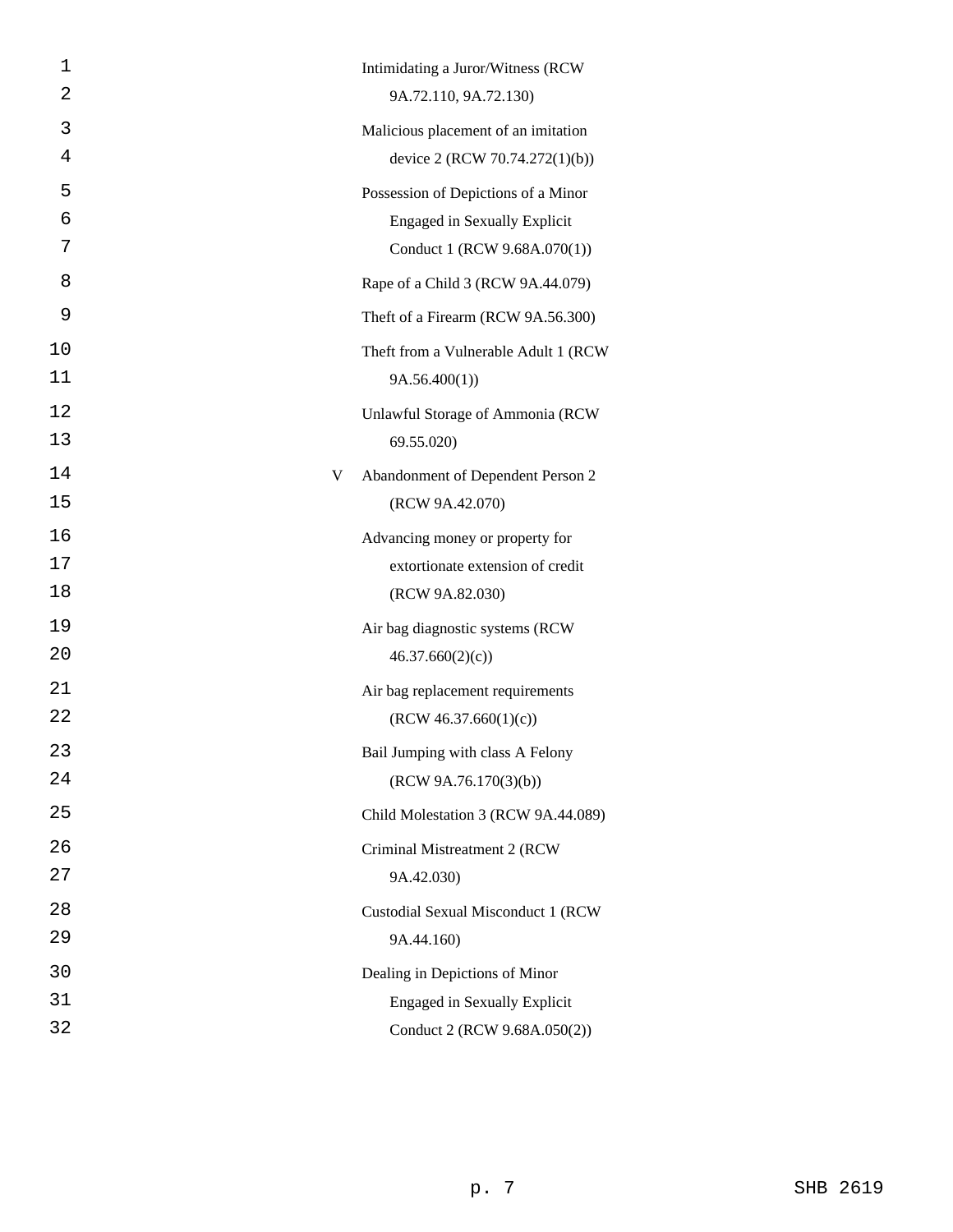| 1  | Domestic Violence Court Order                               |
|----|-------------------------------------------------------------|
| 2  | Violation (RCW 10.99.040,                                   |
| 3  | 10.99.050, 26.09.300, 26.10.220,                            |
| 4  | 26.26.138, 26.50.110, 26.52.070, or                         |
| 5  | 74.34.145)                                                  |
| 6  | Extortion 1 (RCW 9A.56.120)                                 |
| 7  | Extortionate Extension of Credit (RCW                       |
| 8  | 9A.82.020)                                                  |
| 9  | <b>Extortionate Means to Collect</b>                        |
| 10 | <b>Extensions of Credit (RCW</b>                            |
| 11 | 9A.82.040)                                                  |
| 12 | Incest 2 (RCW $9A.64.020(2)$ )                              |
| 13 | Kidnapping 2 (RCW 9A.40.030)                                |
| 14 | Manufacture or import counterfeit,                          |
| 15 | nonfunctional, damaged, or                                  |
| 16 | previously deployed air bag (RCW                            |
| 17 | 46.37.650(1)(c)                                             |
| 18 | Perjury 1 (RCW 9A.72.020)                                   |
| 19 | Persistent prison misbehavior (RCW                          |
| 20 | 9.94.070)                                                   |
| 21 | Possession of a Stolen Firearm (RCW                         |
| 22 | 9A.56.310)                                                  |
| 23 | Rape 3 (RCW 9A.44.060)                                      |
| 24 | Rendering Criminal Assistance 1 (RCW                        |
| 25 | 9A.76.070)                                                  |
| 26 | $((\text{Safe } [\text{off}]))$ Sell, install, or reinstall |
| 27 | counterfeit, nonfunctional,                                 |
| 28 | damaged, or previously deployed                             |
| 29 | airbag (RCW 46.37.650(2)(c))                                |
| 30 | Sending, Bringing into State Depictions                     |
| 31 | of Minor Engaged in Sexually                                |
| 32 | <b>Explicit Conduct 2 (RCW</b>                              |
| 33 | 9.68A.060(2))                                               |
| 34 | Sexual Misconduct with a Minor 1                            |
| 35 | (RCW 9A.44.093)                                             |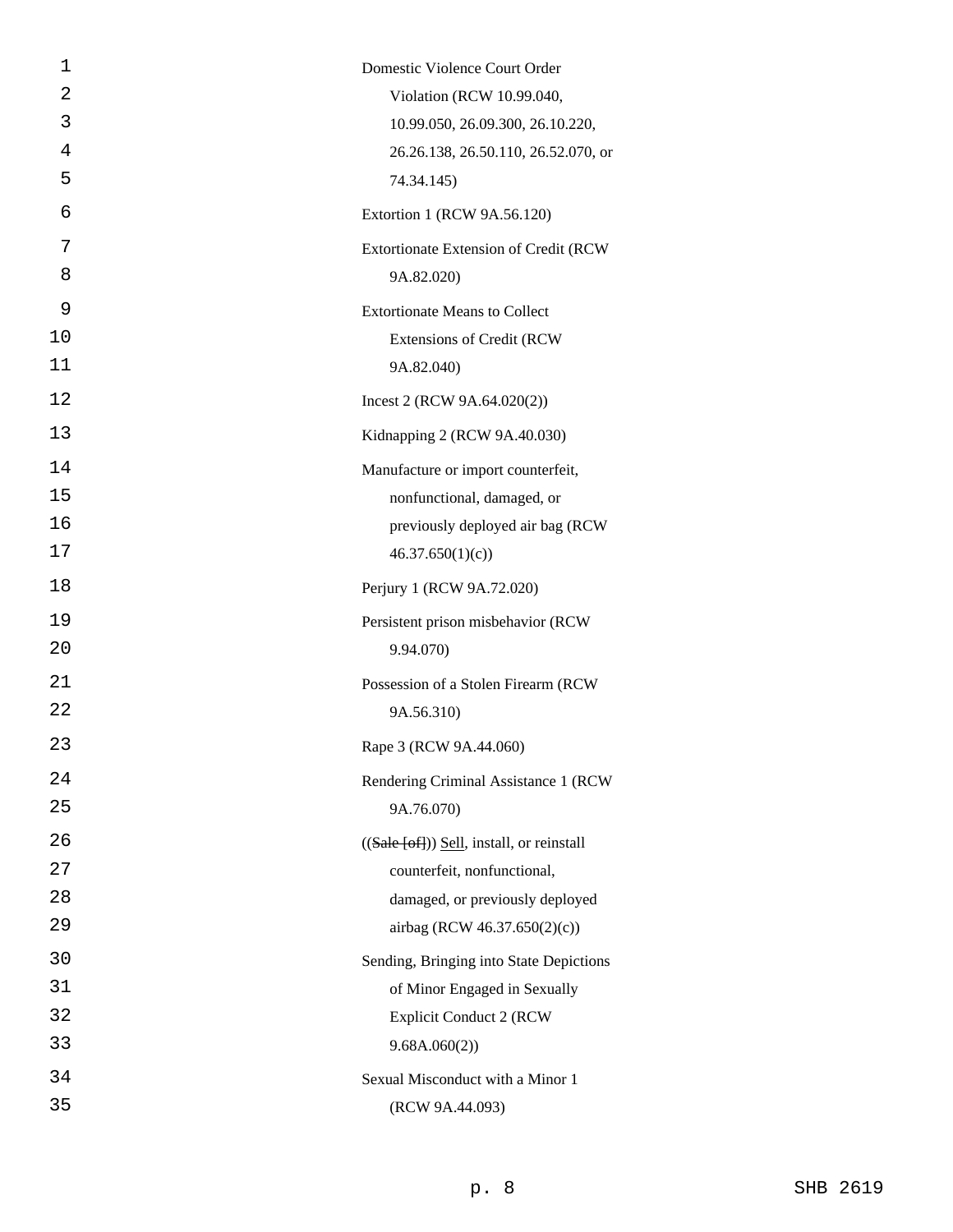| 1  |    | <b>Sexually Violating Human Remains</b> |
|----|----|-----------------------------------------|
| 2  |    | (RCW 9A.44.105)                         |
| 3  |    | <b>Stalking (RCW 9A.46.110)</b>         |
| 4  |    | Taking Motor Vehicle Without            |
| 5  |    | Permission 1 (RCW 9A.56.070)            |
| 6  | IV | Arson 2 (RCW 9A.48.030)                 |
| 7  |    | Assault 2 (RCW 9A.36.021)               |
| 8  |    | Assault 3 (of a Peace Officer with a    |
| 9  |    | Projectile Stun Gun) (RCW               |
| 10 |    | 9A.36.031(1)(h)                         |
| 11 |    | Assault 4 (third domestic violence      |
| 12 |    | offense) (RCW 9A.36.041(3))             |
| 13 |    | Assault by Watercraft (RCW              |
| 14 |    | 79A.60.060)                             |
| 15 |    | Bribing a Witness/Bribe Received by     |
| 16 |    | Witness (RCW 9A.72.090,                 |
| 17 |    | 9A.72.100)                              |
| 18 |    | Cheating 1 (RCW 9.46.1961)              |
| 19 |    | Commercial Bribery (RCW 9A.68.060)      |
| 20 |    | Counterfeiting (RCW 9.16.035(4))        |
| 21 |    | Driving While Under the Influence       |
| 22 |    | (RCW 46.61.502(6))                      |
| 23 |    | Endangerment with a Controlled          |
| 24 |    | Substance (RCW 9A.42.100)               |
| 25 |    | Escape 1 (RCW 9A.76.110)                |
| 26 |    | Hit and Run-Injury (RCW                 |
| 27 |    | 46.52.020(4)(b)                         |
| 28 |    | Hit and Run with Vessel-Injury          |
| 29 |    | Accident (RCW 79A.60.200(3))            |
| 30 |    | Identity Theft 1 (RCW 9.35.020(2))      |
| 31 |    | Indecent Exposure to Person Under Age   |
| 32 |    | Fourteen (subsequent sex offense)       |
| 33 |    | (RCW 9A.88.010(2)(c))                   |
| 34 |    | Influencing Outcome of Sporting Event   |
| 35 |    | (RCW 9A.82.070)                         |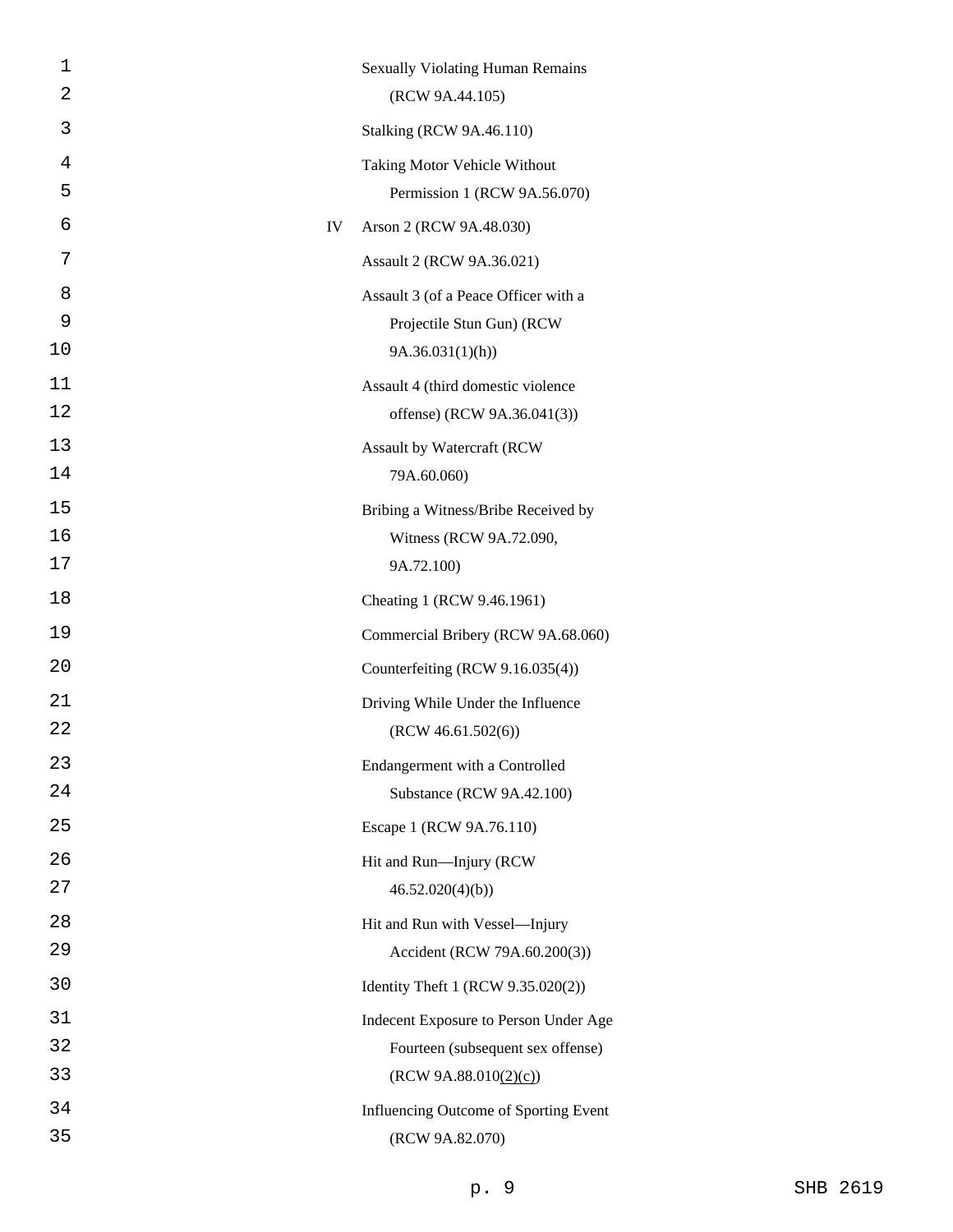| 1  | Malicious Harassment (RCW               |
|----|-----------------------------------------|
| 2  | 9A.36.080)                              |
| 3  | Physical Control of a Vehicle While     |
| 4  | Under the Influence (RCW                |
| 5  | 46.61.504(6)                            |
| 6  | Possession of Depictions of a Minor     |
| 7  | <b>Engaged in Sexually Explicit</b>     |
| 8  | Conduct 2 (RCW 9.68A.070(2))            |
| 9  | Residential Burglary (RCW 9A.52.025)    |
| 10 | Robbery 2 (RCW 9A.56.210)               |
| 11 | Theft of Livestock 1 (RCW 9A.56.080)    |
| 12 | Threats to Bomb (RCW 9.61.160)          |
| 13 | Trafficking in Stolen Property 1 (RCW)  |
| 14 | 9A.82.050)                              |
| 15 | Unlawful factoring of a credit card or  |
| 16 | payment card transaction (RCW           |
| 17 | 9A.56.290(4)(b)                         |
| 18 | Unlawful transaction of health coverage |
| 19 | as a health care service contractor     |
| 20 | (RCW 48.44.016(3))                      |
| 21 | Unlawful transaction of health coverage |
| 22 | as a health maintenance                 |
| 23 | organization (RCW 48.46.033(3))         |
| 24 | Unlawful transaction of insurance       |
| 25 | business (RCW 48.15.023(3))             |
| 26 | Unlicensed practice as an insurance     |
| 27 | professional (RCW 48.17.063(2))         |
| 28 | Use of Proceeds of Criminal             |
| 29 | Profiteering (RCW 9A.82.080 (1)         |
| 30 | and $(2)$ )                             |
| 31 | Vehicle Prowling 2 (third or subsequent |
| 32 | offense) (RCW 9A.52.100(3))             |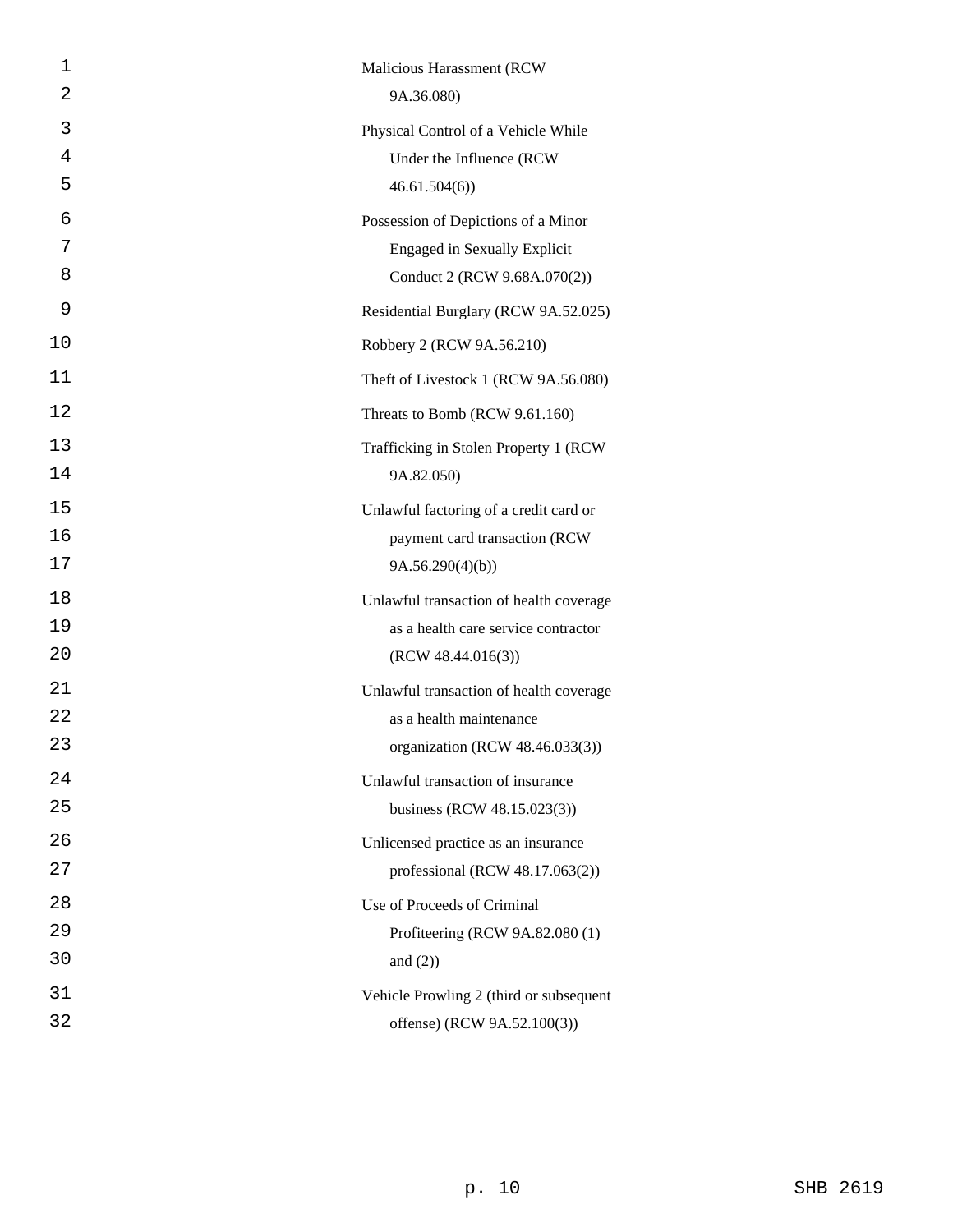| 1  |   | Vehicular Assault, by being under the          |
|----|---|------------------------------------------------|
| 2  |   | influence of intoxicating liquor or            |
| 3  |   | any drug, or by the operation or               |
| 4  |   | driving of a vehicle in a reckless             |
| 5  |   | manner (RCW 46.61.522)                         |
| 6  |   | Viewing of Depictions of a Minor               |
| 7  |   | <b>Engaged in Sexually Explicit</b>            |
| 8  |   | Conduct 1 (RCW 9.68A.075(1))                   |
| 9  |   | Willful Failure to Return from Furlough        |
| 10 |   | (RCW 72.66.060)                                |
| 11 | Ш | Animal Cruelty 1 (Sexual Conduct or            |
| 12 |   | Contact) (RCW 16.52.205(3))                    |
| 13 |   | Assault 3 (Except Assault 3 of a Peace         |
| 14 |   | Officer With a Projectile Stun Gun)            |
| 15 |   | (RCW 9A.36.031 except subsection               |
| 16 |   | (1)(h))                                        |
| 17 |   | <b>Assault 4 with Sexual Motivation (third</b> |
| 18 |   | offense) (RCW 9A.36.041(4))                    |
| 19 |   | Assault of a Child 3 (RCW 9A.36.140)           |
| 20 |   | Bail Jumping with class B or C Felony          |
| 21 |   | (RCW 9A.76.170(3)(c))                          |
| 22 |   | Burglary 2 (RCW 9A.52.030)                     |
| 23 |   | Communication with a Minor for                 |
| 24 |   | <b>Immoral Purposes (RCW)</b>                  |
| 25 |   | 9.68A.090)                                     |
| 26 |   | Criminal Gang Intimidation (RCW                |
| 27 |   | 9A.46.120)                                     |
| 28 |   | Custodial Assault (RCW 9A.36.100)              |
| 29 |   | Cyberstalking (subsequent conviction or        |
| 30 |   | threat of death) (RCW $9.61.260(3)$ )          |
| 31 |   | Escape 2 (RCW 9A.76.120)                       |
| 32 |   | Extortion 2 (RCW 9A.56.130)                    |
| 33 |   | Harassment (RCW 9A.46.020)                     |
| 34 |   | Intimidating a Public Servant (RCW             |
| 35 |   | 9A.76.180)                                     |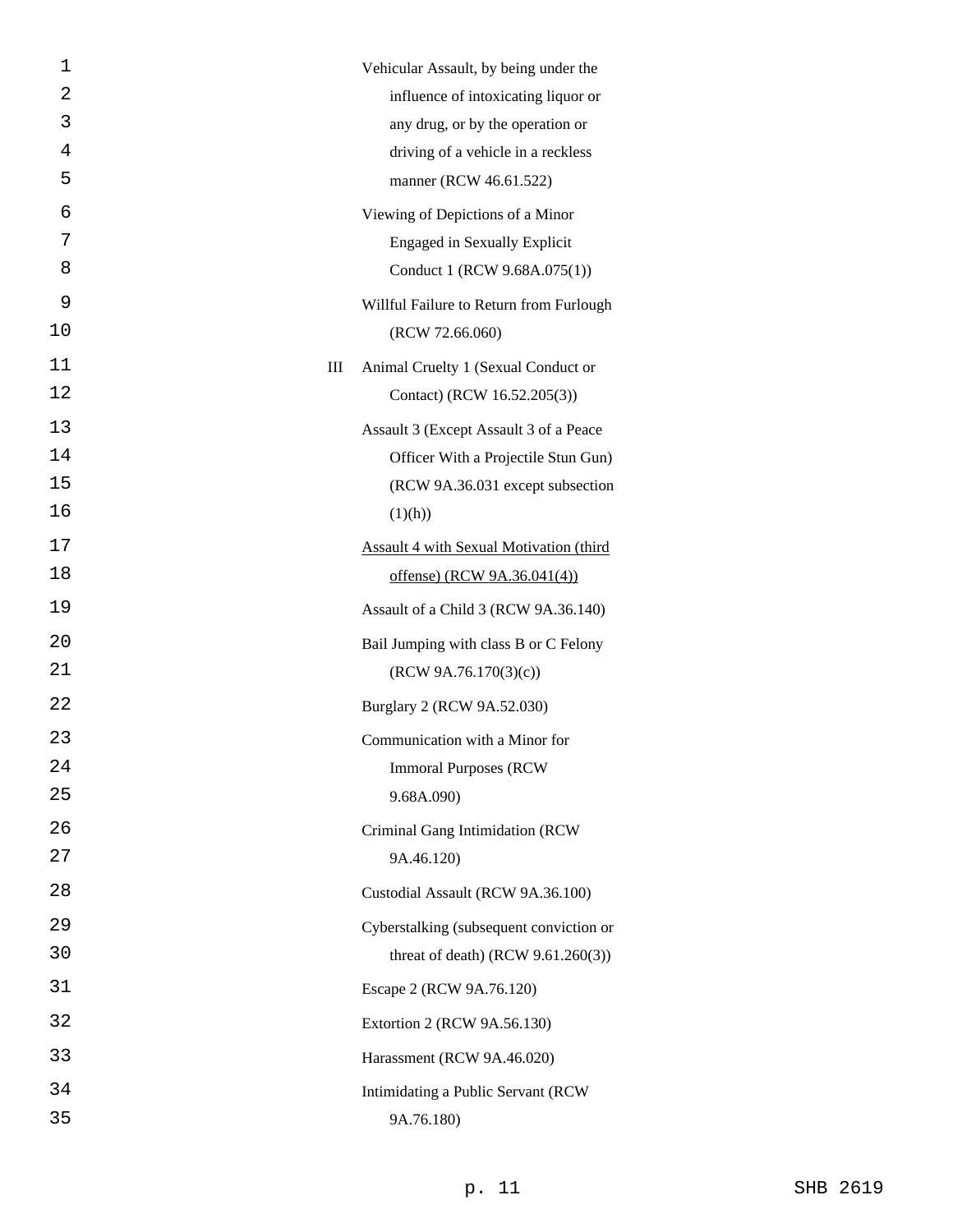| 1  | Introducing Contraband 2 (RCW                 |
|----|-----------------------------------------------|
| 2  | 9A.76.150)                                    |
| 3  | Malicious Injury to Railroad Property         |
| 4  | (RCW 81.60.070)                               |
| 5  | Mortgage Fraud (RCW 19.144.080)               |
| 6  | <b>Negligently Causing Substantial Bodily</b> |
| 7  | Harm By Use of a Signal                       |
| 8  | Preemption Device (RCW                        |
| 9  | 46.37.674)                                    |
| 10 | Organized Retail Theft 1 (RCW                 |
| 11 | 9A.56.350(2)                                  |
| 12 | Perjury 2 (RCW 9A.72.030)                     |
| 13 | Possession of Incendiary Device (RCW          |
| 14 | 9.40.120)                                     |
| 15 | Possession of Machine Gun or Short-           |
| 16 | Barreled Shotgun or Rifle (RCW                |
| 17 | 9.41.190)                                     |
| 18 | Promoting Prostitution 2 (RCW                 |
| 19 | 9A.88.080)                                    |
| 20 | Retail Theft with Special Circumstances       |
| 21 | 1 (RCW 9A.56.360(2))                          |
| 22 | Securities Act violation (RCW                 |
| 23 | 21.20.400)                                    |
| 24 | Tampering with a Witness (RCW                 |
| 25 | 9A.72.120)                                    |
| 26 | Telephone Harassment (subsequent              |
| 27 | conviction or threat of death) (RCW           |
| 28 | 9.61.230(2)                                   |
| 29 | Theft of Livestock 2 (RCW 9A.56.083)          |
| 30 | Theft with the Intent to Resell 1 (RCW        |
| 31 | 9A.56.340(2)                                  |
| 32 | Trafficking in Stolen Property 2 (RCW         |
| 33 | 9A.82.055)                                    |
| 34 | Unlawful Hunting of Big Game 1 (RCW           |
| 35 | 77.15.410(3)(b)                               |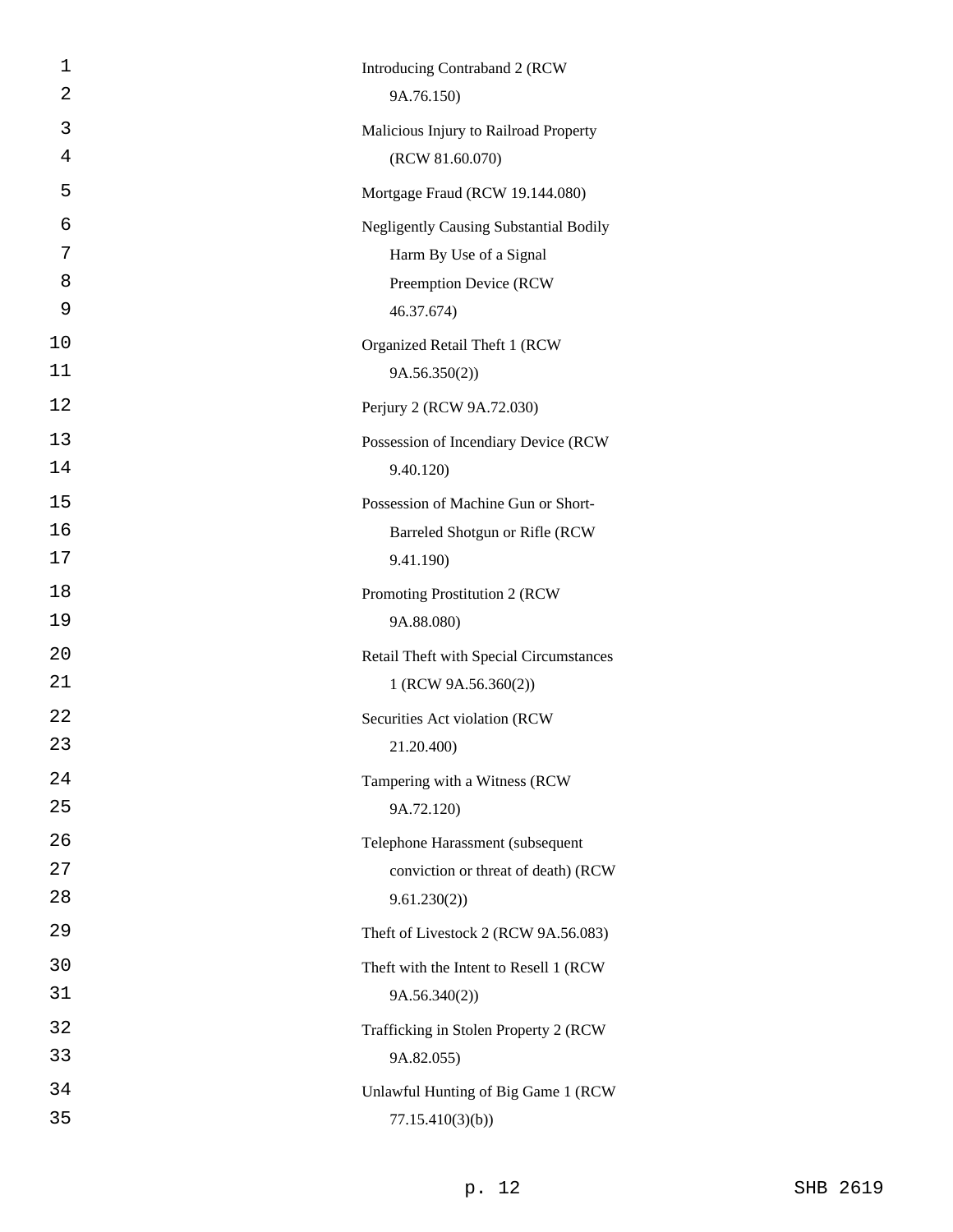| 1<br>2 | Unlawful Imprisonment (RCW<br>9A.40.040)                                  |
|--------|---------------------------------------------------------------------------|
|        |                                                                           |
| 3<br>4 | Unlawful Misbranding of Food Fish or<br>Shellfish 1 (RCW 69.04.938(3))    |
| 5      |                                                                           |
| 6      | Unlawful possession of firearm in the<br>second degree (RCW 9.41.040(2))  |
| 7      |                                                                           |
| 8      | Unlawful Taking of Endangered Fish or<br>Wildlife 1 (RCW 77.15.120(3)(b)) |
| 9      | Unlawful Trafficking in Fish, Shellfish,                                  |
| 10     | or Wildlife 1 (RCW                                                        |
| 11     | 77.15.260(3)(b)                                                           |
| 12     | Unlawful Use of a Nondesignated                                           |
| 13     | Vessel (RCW 77.15.530(4))                                                 |
| 14     | Vehicular Assault, by the operation or                                    |
| 15     | driving of a vehicle with disregard                                       |
| 16     | for the safety of others (RCW                                             |
| 17     | 46.61.522)                                                                |
| 18     | Willful Failure to Return from Work                                       |
| 19     | Release (RCW 72.65.070)                                                   |
| 20     | Commercial Fishing Without a License<br>$\mathop{\mathrm{II}}\nolimits$   |
| 21     | 1 (RCW 77.15.500(3)(b))                                                   |
| 22     | Computer Trespass 1 (RCW 9A.90.040)                                       |
| 23     | Counterfeiting (RCW 9.16.035(3))                                          |
| 24     | Electronic Data Service Interference                                      |
| 25     | (RCW 9A.90.060)                                                           |
| 26     | Electronic Data Tampering 1 (RCW                                          |
| 27     | 9A.90.080)                                                                |
| 28     | Electronic Data Theft (RCW 9A.90.100)                                     |
| 29     | Engaging in Fish Dealing Activity                                         |
| 30     | Unlicensed 1 (RCW 77.15.620(3))                                           |
| 31     | <b>Escape from Community Custody</b>                                      |
| 32     | (RCW 72.09.310)                                                           |
| 33     | Failure to Register as a Sex Offender                                     |
| 34     | (second or subsequent offense)                                            |
| 35     | (RCW 9A.44.130 prior to June 10,                                          |
| 36     | 2010, and RCW 9A.44.132)                                                  |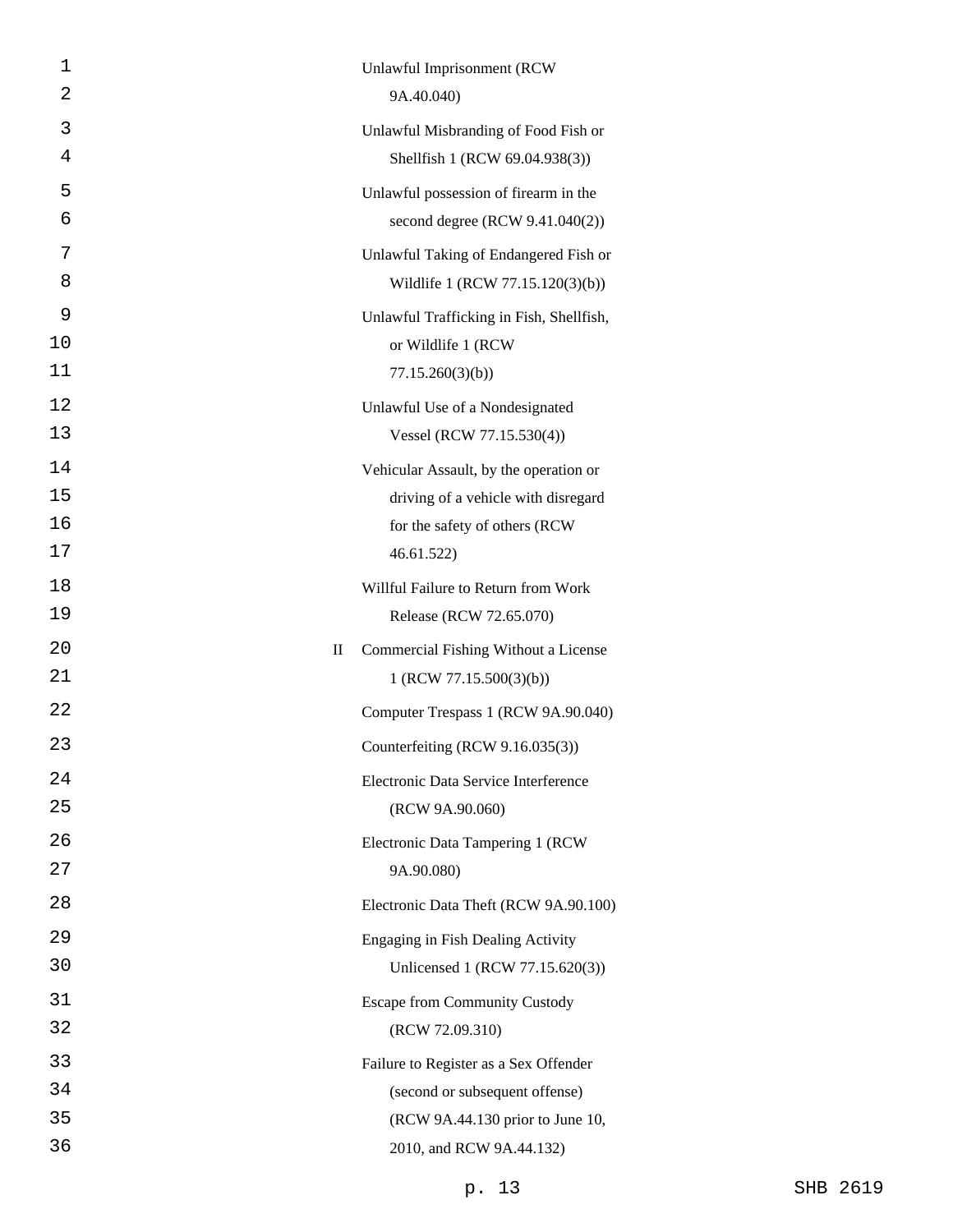| 1  | Health Care False Claims (RCW           |
|----|-----------------------------------------|
| 2  | 48.80.030)                              |
| 3  | Identity Theft 2 (RCW 9.35.020(3))      |
| 4  | <b>Improperly Obtaining Financial</b>   |
| 5  | Information (RCW 9.35.010)              |
| 6  | <b>Indecent Exposure to Person Age</b>  |
| 7  | Fourteen or Older (subsequent           |
| 8  | offense) (RCW 9A.88.010(2)(d))          |
| 9  | Malicious Mischief 1 (RCW 9A.48.070)    |
| 10 | Organized Retail Theft 2 (RCW           |
| 11 | 9A.56.350(3)                            |
| 12 | Possession of Stolen Property 1 (RCW    |
| 13 | 9A.56.150)                              |
| 14 | Possession of a Stolen Vehicle (RCW     |
| 15 | 9A.56.068)                              |
| 16 | Retail Theft with Special Circumstances |
| 17 | 2 (RCW 9A.56.360(3))                    |
| 18 | Scrap Processing, Recycling, or         |
| 19 | Supplying Without a License             |
| 20 | (second or subsequent offense)          |
| 21 | (RCW 19.290.100)                        |
| 22 | Theft 1 (RCW 9A.56.030)                 |
| 23 | Theft of a Motor Vehicle (RCW           |
| 24 | 9A.56.065)                              |
| 25 | Theft of Rental, Leased, Lease-         |
| 26 | purchased, or Loaned Property           |
| 27 | (valued at five thousand dollars or     |
| 28 | more) (RCW 9A.56.096(5)(a))             |
| 29 | Theft with the Intent to Resell 2 (RCW  |
| 30 | 9A.56.340(3)                            |
| 31 | Trafficking in Insurance Claims (RCW    |
| 32 | 48.30A.015)                             |
| 33 | Unlawful factoring of a credit card or  |
| 34 | payment card transaction (RCW           |
| 35 | 9A.56.290(4)(a)                         |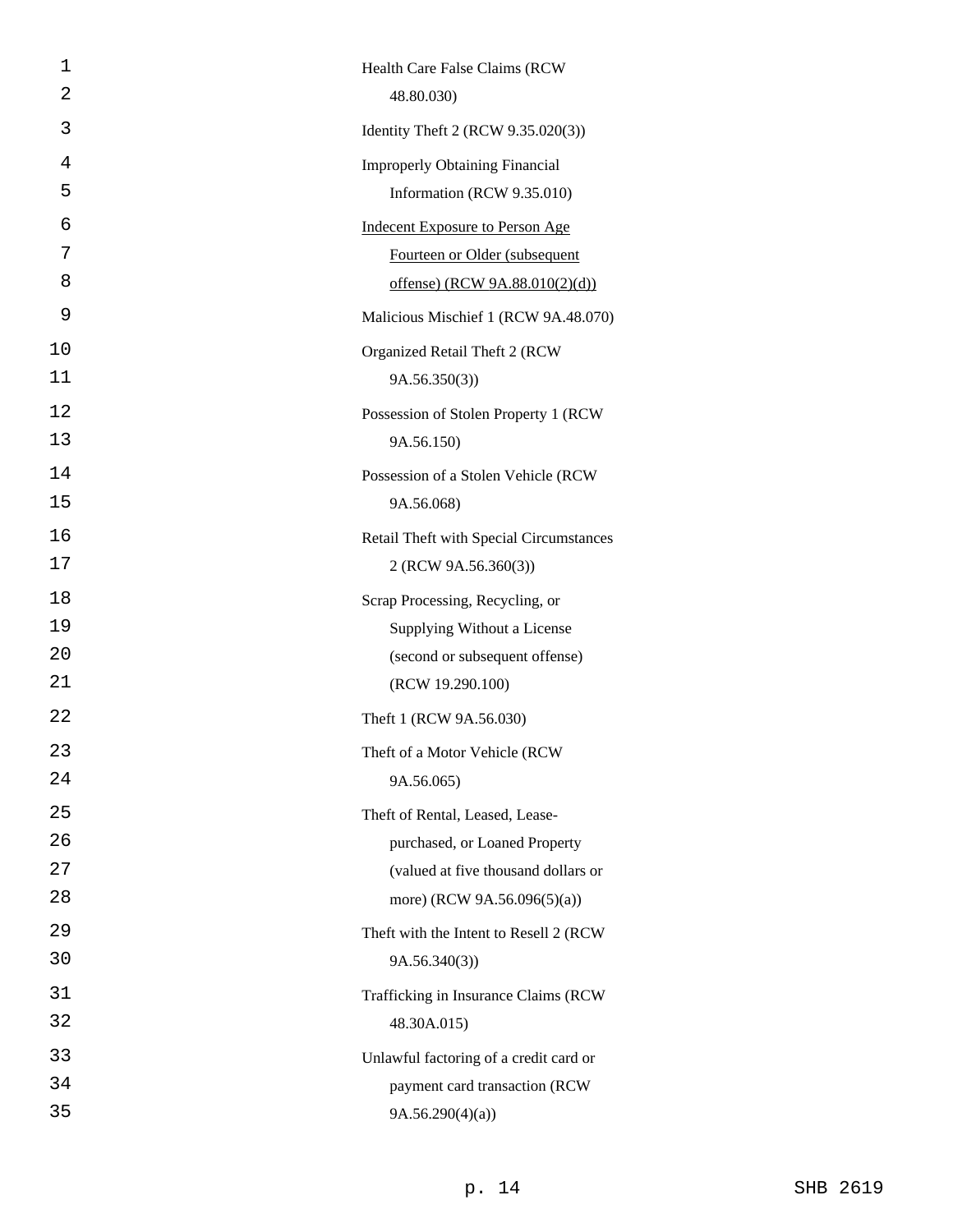| 1             | Unlawful Participation of Non-Indians                            |
|---------------|------------------------------------------------------------------|
| 2             | in Indian Fishery (RCW                                           |
| 3             | 77.15.570(2)                                                     |
| 4             | Unlawful Practice of Law (RCW                                    |
| 5             | 2.48.180)                                                        |
| 6             | Unlawful Purchase or Use of a License                            |
| 7             | (RCW 77.15.650(3)(b))                                            |
| 8             | Unlawful Trafficking in Fish, Shellfish,                         |
| 9             | or Wildlife 2 (RCW                                               |
| 10            | 77.15.260(3)(a)                                                  |
| 11            | Unlicensed Practice of a Profession or                           |
| 12            | Business (RCW 18.130.190(7))                                     |
| 13            | Voyeurism 1 (RCW 9A.44.115)                                      |
| 14<br>I<br>15 | Attempting to Elude a Pursuing Police<br>Vehicle (RCW 46.61.024) |
| 16            | False Verification for Welfare (RCW                              |
| 17            | 74.08.055)                                                       |
| 18            | Forgery (RCW 9A.60.020)                                          |
| 19            | Fraudulent Creation or Revocation of a                           |
| 20            | Mental Health Advance Directive                                  |
| 21            | (RCW 9A.60.060)                                                  |
| 22            | Malicious Mischief 2 (RCW 9A.48.080)                             |
| 23            | Mineral Trespass (RCW 78.44.330)                                 |
| 24            | Possession of Stolen Property 2 (RCW                             |
| 25            | 9A.56.160)                                                       |
| 26            | Reckless Burning 1 (RCW 9A.48.040)                               |
| 27            | Spotlighting Big Game 1 (RCW                                     |
| 28            | 77.15.450(3)(b)                                                  |
| 29            | Suspension of Department Privileges 1                            |
| 30            | (RCW 77.15.670(3)(b))                                            |
| 31            | Taking Motor Vehicle Without                                     |
| 32            | Permission 2 (RCW 9A.56.075)                                     |
| 33            | Theft 2 (RCW 9A.56.040)                                          |
| 34            | Theft from a Vulnerable Adult 2 (RCW                             |
| 35            | 9A.56.400(2))                                                    |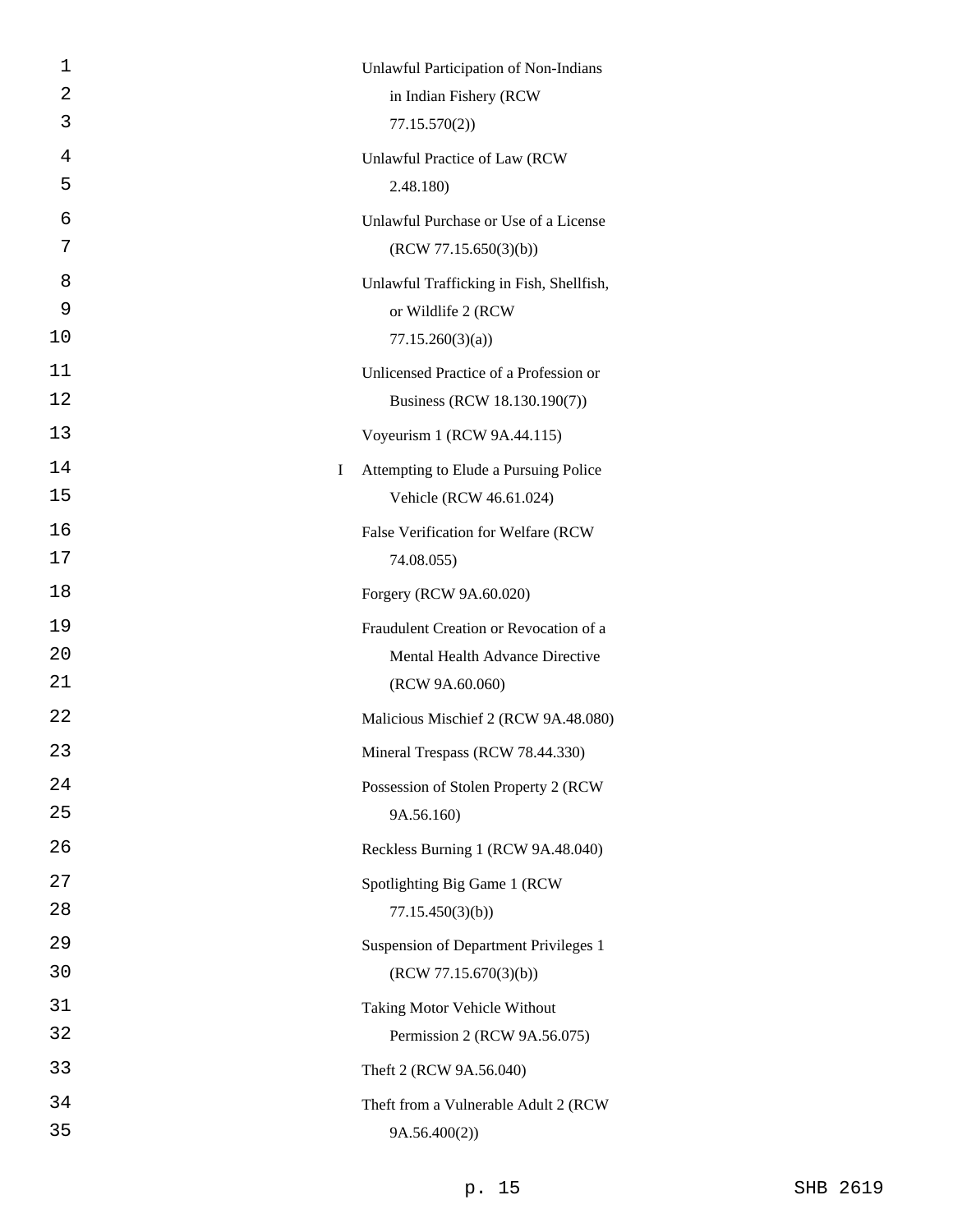| 1  | Theft of Rental, Leased, Lease-            |
|----|--------------------------------------------|
| 2  | purchased, or Loaned Property              |
| 3  | (valued at seven hundred fifty             |
| 4  | dollars or more but less than five         |
| 5  | thousand dollars) (RCW                     |
| 6  | 9A.56.096(5)(b)                            |
| 7  | Transaction of insurance business          |
| 8  | beyond the scope of licensure              |
| 9  | (RCW 48.17.063)                            |
| 10 | Unlawful Fish and Shellfish Catch          |
| 11 | Accounting (RCW 77.15.630(3)(b))           |
| 12 | Unlawful Issuance of Checks or Drafts      |
| 13 | (RCW 9A.56.060)                            |
| 14 | <b>Unlawful Possession of Fictitious</b>   |
| 15 | Identification (RCW 9A.56.320)             |
| 16 | Unlawful Possession of Instruments of      |
| 17 | Financial Fraud (RCW 9A.56.320)            |
| 18 | <b>Unlawful Possession of Payment</b>      |
| 19 | Instruments (RCW 9A.56.320)                |
| 20 | Unlawful Possession of a Personal          |
| 21 | <b>Identification Device (RCW)</b>         |
| 22 | 9A.56.320)                                 |
| 23 | <b>Unlawful Production of Payment</b>      |
| 24 | Instruments (RCW 9A.56.320)                |
| 25 | Unlawful Releasing, Planting,              |
| 26 | Possessing, or Placing Deleterious         |
| 27 | Exotic Wildlife (RCW                       |
| 28 | 77.15.250(2)(b)                            |
| 29 | <b>Unlawful Trafficking in Food Stamps</b> |
| 30 | (RCW 9.91.142)                             |
| 31 | Unlawful Use of Food Stamps (RCW           |
| 32 | 9.91.144)                                  |
| 33 | Unlawful Use of Net to Take Fish 1         |
| 34 | (RCW 77.15.580(3)(b))                      |
| 35 | Unlawful Use of Prohibited Aquatic         |
| 36 | Animal Species (RCW                        |
| 37 | 77.15.253(3)                               |